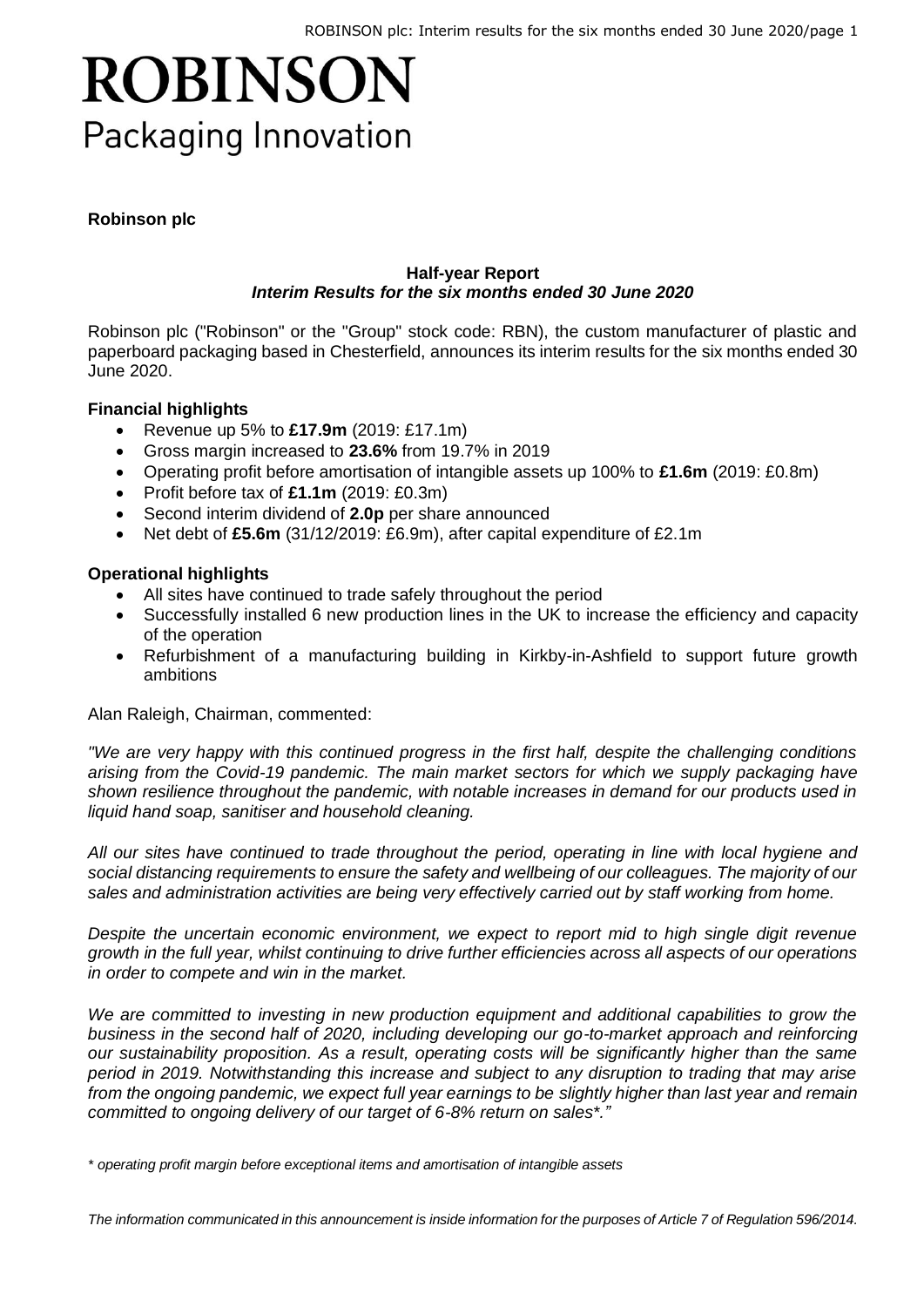#### **For further information, please contact:**

| Robinson plc                               | www.robinsonpackaging.com |
|--------------------------------------------|---------------------------|
| Guy Robinson, Finance Director             | Tel: 01246 389283         |
| finnCap Limited                            |                           |
| Ed Frisby / Giles Rolls, corporate finance | Tel: 020 7220 0500        |
| Tim Redfern / Tim Harper, ECM              |                           |

Note for Editors:

Headquartered in Chesterfield, with manufacturing facilities in Kirkby-in-Ashfield, Stanton Hill (Nottinghamshire), Chesterfield, Warsaw and Lodz (Poland), Robinson currently employs around 320 people. It was formerly a family business, with its origins dating back over 181 years. Today the Group's main activity is the manufacture and sale of injection and blow moulded plastic packaging as well as rigid paperboard premium gift packaging. Robinson operates primarily within the food, household, drink, confectionery, cosmetic and toiletry sectors, providing niche or custom manufacture to major brands in the fast-moving consumer goods market, such as Unilever, Proctor & Gamble, Reckitt Benckiser, SC Johnson, and McBride. The Group also has a substantial property portfolio with development potential.

Robinson plc, Chesterfield, S40 2AB, UK. Registered number 39811 (England) AIM code "RBN"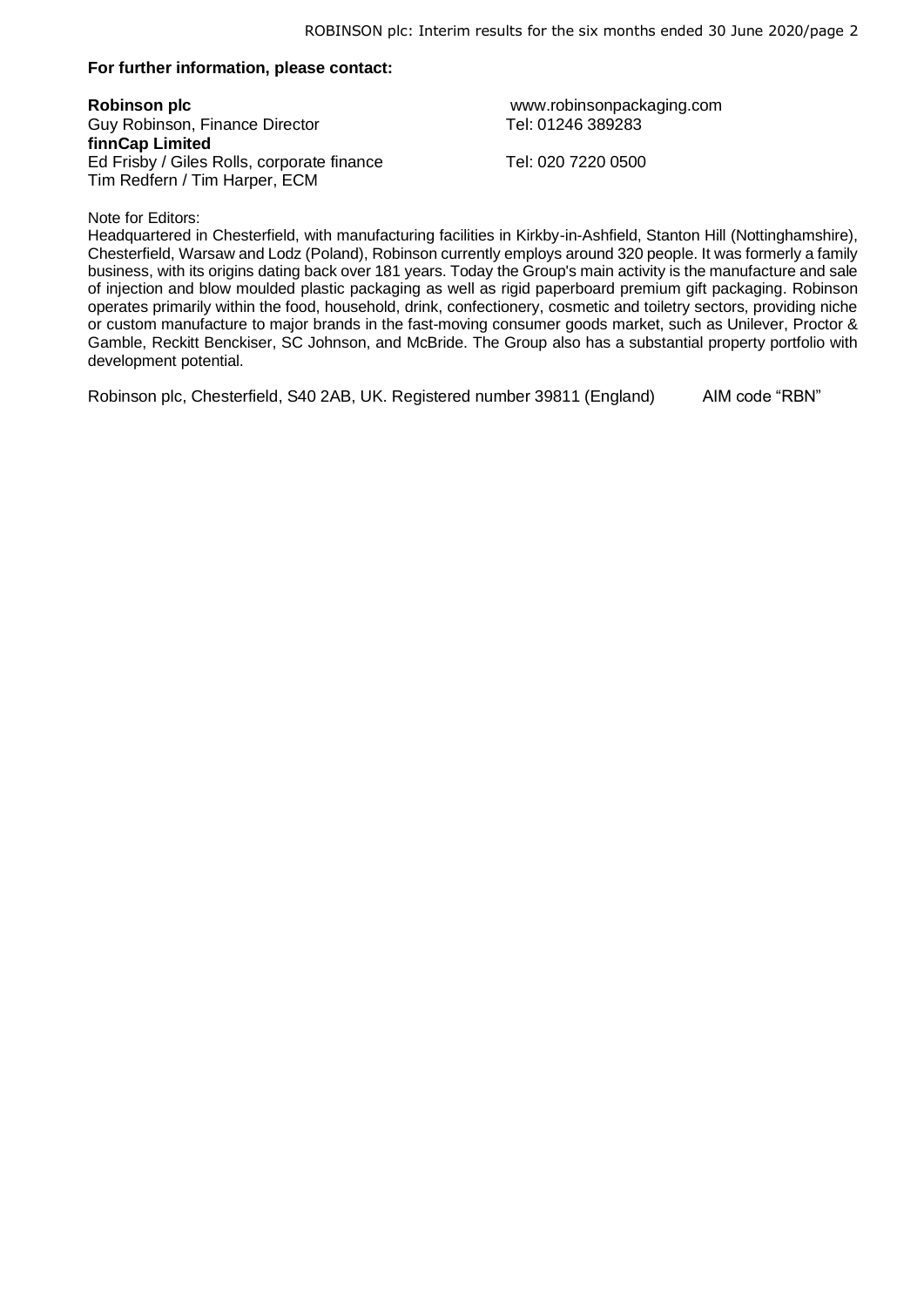### **Chairman's Statement**

#### Dear Shareholders

I am pleased to report a 5% increase in revenues for the first half of 2020, compared to the prior year comparative, with growth in all divisions. We are very happy with this continued progress in the first half, despite the challenging conditions arising from the Covid-19 pandemic. The main market sectors for which we supply packaging have shown resilience throughout the pandemic, with notable increases in demand for our products used in liquid hand soap, sanitiser and household cleaning.

Gross margins, at 23.6% (2019: 19.7%), have continued the positive trend experienced in the second half of 2019 due to further reductions in resin prices and increased efficiency in operations. Operating costs were 2% higher than the previous year.

Operating profit before amortisation of intangible assets has doubled to £1.6m versus the same period last year and profit before tax increased to £1.1m (2019: £0.3m).

### People

All our sites have continued to trade throughout the period, operating in line with local hygiene and social distancing requirements to ensure the safety and wellbeing of our colleagues. The majority of our sales and administration activities are being very effectively carried out by staff working from home.

A small number of UK staff, principally those most vulnerable and some in our Paperbox division, were furloughed through the Coronavirus Job Retention Scheme. Considering the better than expected trading performance, we do not intend to make any further claims under the scheme and in the second half of the year we will repay sums already received.

On behalf of the Board, I would like to express again my thanks to all our staff for their continued dedication during these challenging times*.*

### **Property**

Negotiations are progressing for disposal of parts of the surplus property in Chesterfield. Subject to the necessary planning approvals, we would expect sales to be achieved in the latter part of 2021 or early 2022. The intention of the Group remains, over time, to realise the maximum value from the disposal of surplus properties and to reinvest the proceeds in developing our packaging business.

#### Net debt and capital expenditure

Improved profitability and working capital management has resulted in net borrowings reducing to £5.6m (31/12/2019: £6.9m), albeit with the benefit of government support schemes, and dividend and senior management bonus deferrals, which have now been re-instated. With available credit facilities of £13.5m and no formal covenants, the Group considers it has sufficient headroom for the foreseeable future.

The Group continues to invest in property, plant and equipment to improve efficiency and support our future growth ambitions. Expenditure of £2.1m in the first six months of the year included refurbishment of a manufacturing building in Kirkby-in-Ashfield, and the installation of 6 new production lines to improve efficiency and expand capacity. We expect to invest a larger amount in the second half of the year.

#### Dividend

A first interim dividend of 3.5p (2019: 2.5p) per share was paid to shareholders on 30 July 2020. The Board is pleased to announce a second interim dividend of 2.0p (2019: nil) per share to be paid on 1 October 2020 to shareholders on the register at 4 September 2020 (record date). The ordinary shares ex-dividend date is 3 September 2020.

Subject to any negative impact on trading in the second half of the year, the intention of the Board is to pay a total dividend of 8.5p (2019: 2.5p) per share for the year ended 31 December 2020.

### **Outlook**

Despite the uncertain economic environment, we expect to report mid to high single digit revenue growth in the full year, whilst continuing to drive further efficiencies across all aspects of our operations in order to compete and win.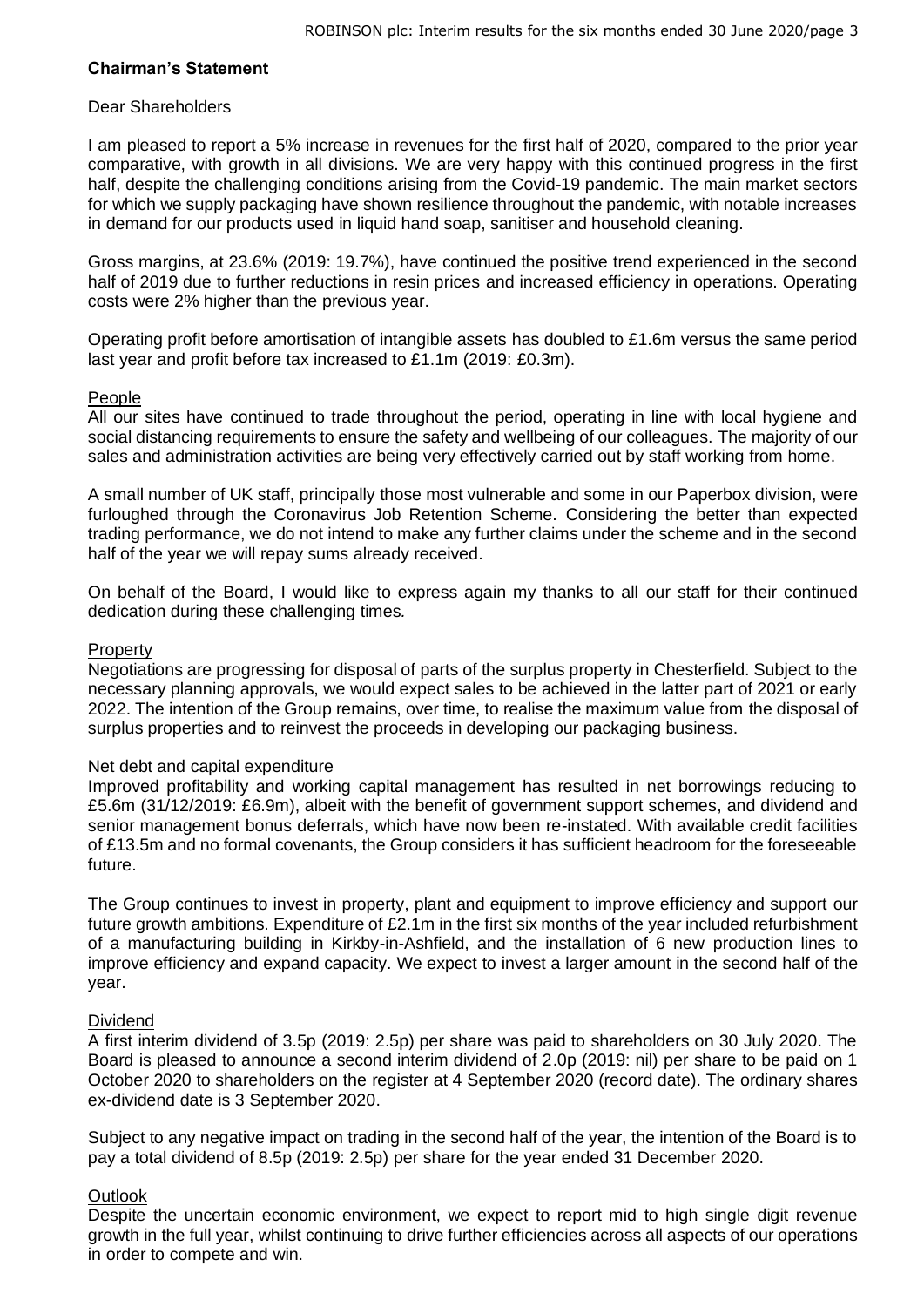We are committed to investing in new production equipment and additional capabilities to grow the business in the second half of 2020, including developing our go-to-market approach and reinforcing our sustainability proposition. As a result, operating costs will be significantly higher than the same period in 2019. Notwithstanding this increase and subject to any disruption to trading that may arise from the ongoing pandemic, we expect full year earnings to be slightly higher than last year and remain committed to ongoing delivery of our target of 6-8% return on sales\*.

*\* operating profit margin before exceptional items and amortisation of intangible assets*

Alan Raleigh Chairman 17 August 2020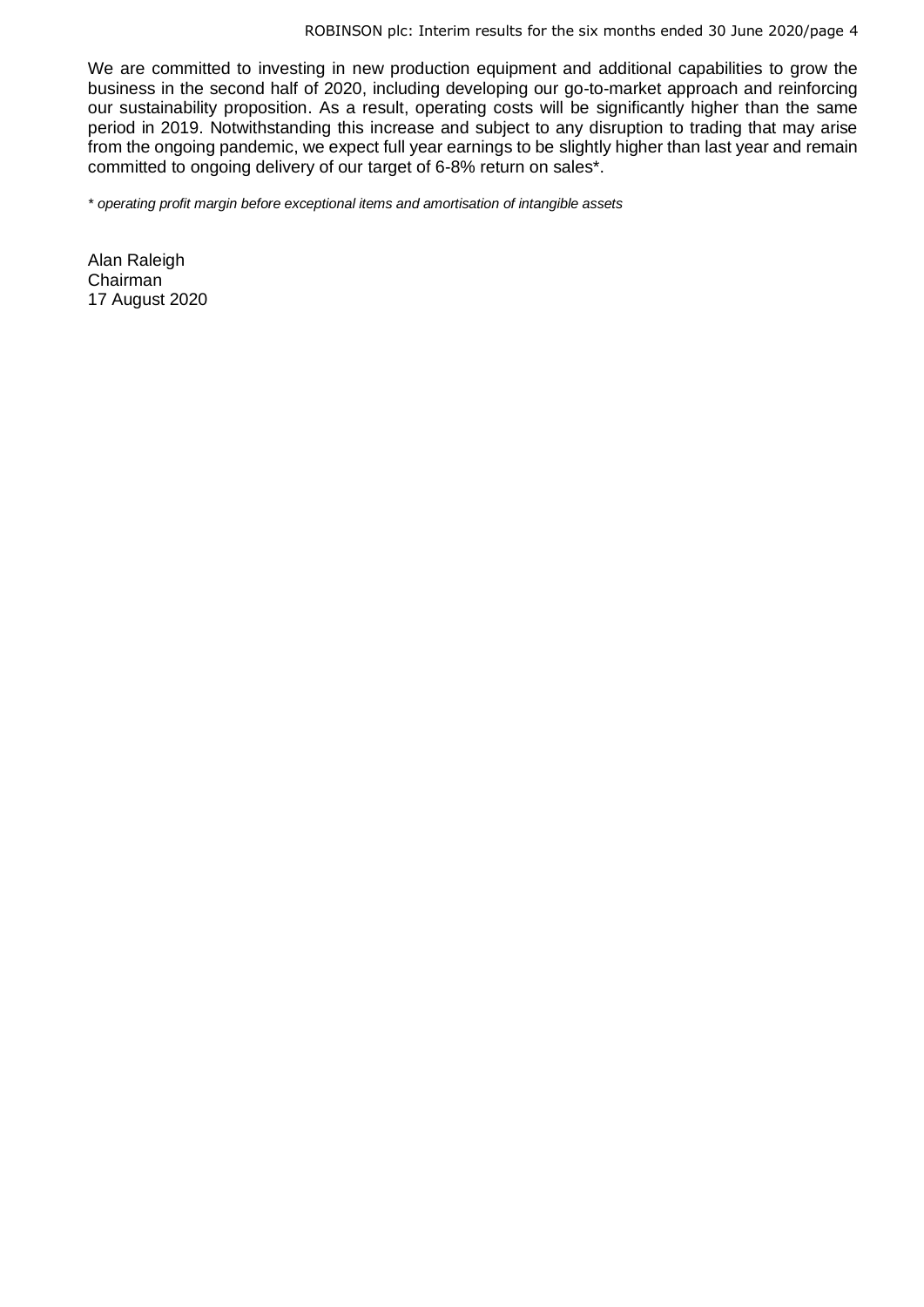### **Condensed consolidated income statement and statement of comprehensive income**

| <b>Condensed consolidated income</b>                                             |       | <b>Six months</b> | Six months  | Year to        |
|----------------------------------------------------------------------------------|-------|-------------------|-------------|----------------|
| statement                                                                        | £'000 | to 30.06.20       | to 30.06.19 | 31.12.19       |
|                                                                                  |       |                   |             |                |
| <b>Revenue</b>                                                                   |       | 17,860            | 17,085      | 35,085         |
| Cost of sales                                                                    |       | (13, 648)         | (13, 721)   | (27, 593)      |
| <b>Gross profit</b>                                                              |       | 4,212             | 3,364       | 7,492          |
| Operating costs                                                                  |       | (2,633)           | (2,576)     | (4, 971)       |
| Operating profit before amortisation of intangible assets                        |       | 1,579             | 788         | 2,521          |
| Amortisation of intangible assets                                                |       | (400)             | (375)       | (810)          |
| <b>Operating profit</b>                                                          |       | 1,179             | 413         | 1,711          |
| Finance costs                                                                    |       | (63)              | (104)       | (205)          |
| <b>Profit before taxation</b>                                                    |       | 1,116             | 309         | 1,506          |
| <b>Taxation</b>                                                                  |       | (263)             | (86)        | (296)          |
| Profit for the period                                                            |       | 853               | 223         | 1,210          |
|                                                                                  |       |                   |             |                |
| Earnings per ordinary share (EPS)                                                |       | р                 | p           | p              |
| Basic earnings per share                                                         |       | 5.1               | 1.3         | 7.3            |
| Diluted earnings per share                                                       |       | 5.1               | 1.3         | 7.3            |
|                                                                                  |       |                   |             |                |
|                                                                                  |       |                   |             |                |
|                                                                                  |       |                   |             |                |
|                                                                                  |       |                   |             |                |
|                                                                                  |       |                   |             |                |
| <b>Condensed consolidated statement of</b>                                       |       | <b>Six months</b> | Six months  | Year to        |
| comprehensive income                                                             | £'000 | to 30.06.20       | to 30.06.19 | 31.12.19       |
|                                                                                  |       |                   |             |                |
| Profit after tax for the period                                                  |       | 853               | 223         | 1,210          |
| Items that will not be reclassified subsequently to<br>the Income Statement:     |       |                   |             |                |
| Re-measurement of net defined benefit liability                                  |       | 79                | 98          | 145            |
| Deferred tax relating to items not reclassified                                  |       | (15)              | (19)        | (28)           |
|                                                                                  |       | 64                | 79          | 117            |
| Items that may be reclassified subsequently to the                               |       |                   |             |                |
| <b>Income Statement:</b>                                                         |       |                   |             |                |
| Exchange differences on retranslation of foreign                                 |       | 116               | 428         | 148            |
| currency goodwill and intangibles                                                |       |                   |             |                |
| Exchange differences on retranslation of foreign                                 |       | (16)              |             | (23)           |
| currency deferred tax balances<br>Exchange differences on translation of foreign |       |                   |             |                |
|                                                                                  |       |                   |             |                |
|                                                                                  |       | 339               | 117         | (579)          |
| operations                                                                       |       |                   |             |                |
| Other comprehensive income/(expense) for the period                              |       | 439<br>503        | 545<br>624  | (454)<br>(337) |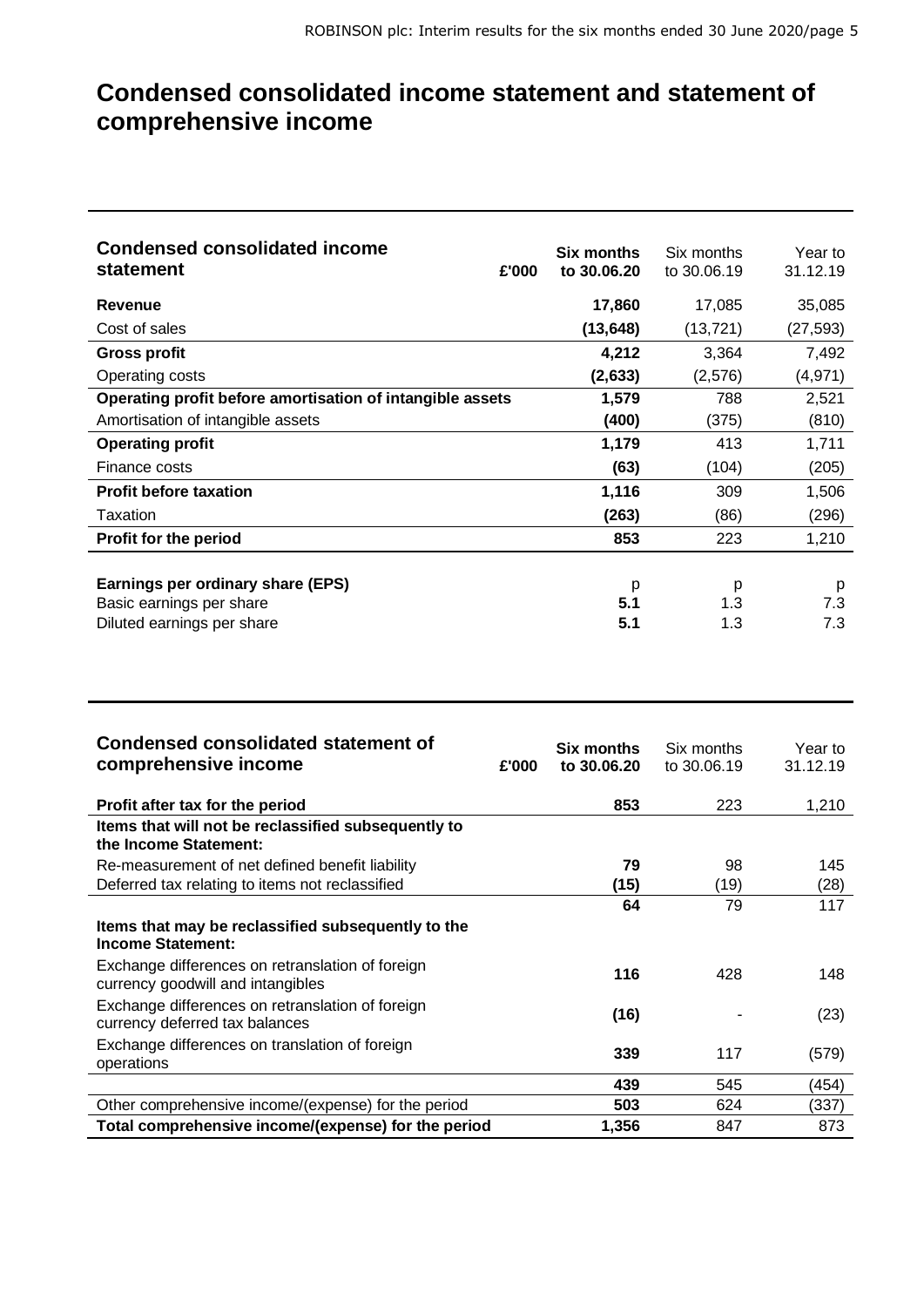# **Condensed consolidated statement of financial position**

|                                            | £'000 | 30.06.20 | 30.06.19 | 31.12.19 |
|--------------------------------------------|-------|----------|----------|----------|
| <b>Non-current assets</b>                  |       |          |          |          |
| Goodwill                                   |       | 1,175    | 1,215    | 1,144    |
| Other intangible assets                    |       | 3,301    | 4,261    | 3,616    |
| Property, plant and equipment              |       | 19,893   | 19,222   | 18,338   |
| Deferred tax asset                         |       | 1,001    | 895      | 937      |
|                                            |       | 25,370   | 25,593   | 24,035   |
| <b>Current assets</b>                      |       |          |          |          |
| Inventories                                |       | 3,287    | 3,485    | 2,765    |
| Trade and other receivables                |       | 9,454    | 9,720    | 9,646    |
| Cash at bank and on hand                   |       | 2,093    | 1,490    | 1,403    |
|                                            |       | 14,834   | 14,695   | 13,814   |
| <b>Total assets</b>                        |       | 40,204   | 40,288   | 37,849   |
| <b>Current liabilities</b>                 |       |          |          |          |
| Trade and other payables                   |       | 6,794    | 5,090    | 5,063    |
| Borrowings                                 |       | 5,539    | 5,982    | 3,710    |
| <b>Current tax liabilities</b>             |       | 78       | 122      | 255      |
|                                            |       | 12,411   | 11,194   | 9,028    |
| <b>Non-current liabilities</b>             |       |          |          |          |
| <b>Borrowings</b>                          |       | 2,110    | 4,617    | 4,639    |
| Deferred tax liabilities                   |       | 1,232    | 1,008    | 1,090    |
| Provisions                                 |       | 169      | 174      | 169      |
|                                            |       | 3,511    | 5,799    | 5,898    |
| <b>Total liabilities</b>                   |       | 15,922   | 16,993   | 14,926   |
| <b>Net assets</b>                          |       | 24,282   | 23,295   | 22,923   |
|                                            |       |          |          |          |
| <b>Equity</b>                              |       |          |          |          |
| Share capital                              |       | 83       | 83       | 83       |
| Share premium                              |       | 732      | 732      | 732      |
| Capital redemption reserve                 |       | 216      | 216      | 216      |
| <b>Translation reserve</b>                 |       | 811      | 1,371    | 372      |
| Revaluation reserve                        |       | 4,145    | 4,122    | 4,134    |
| Retained earnings                          |       | 18,295   | 16,771   | 17,386   |
| <b>Equity attributable to shareholders</b> |       | 24,282   | 23,295   | 22,923   |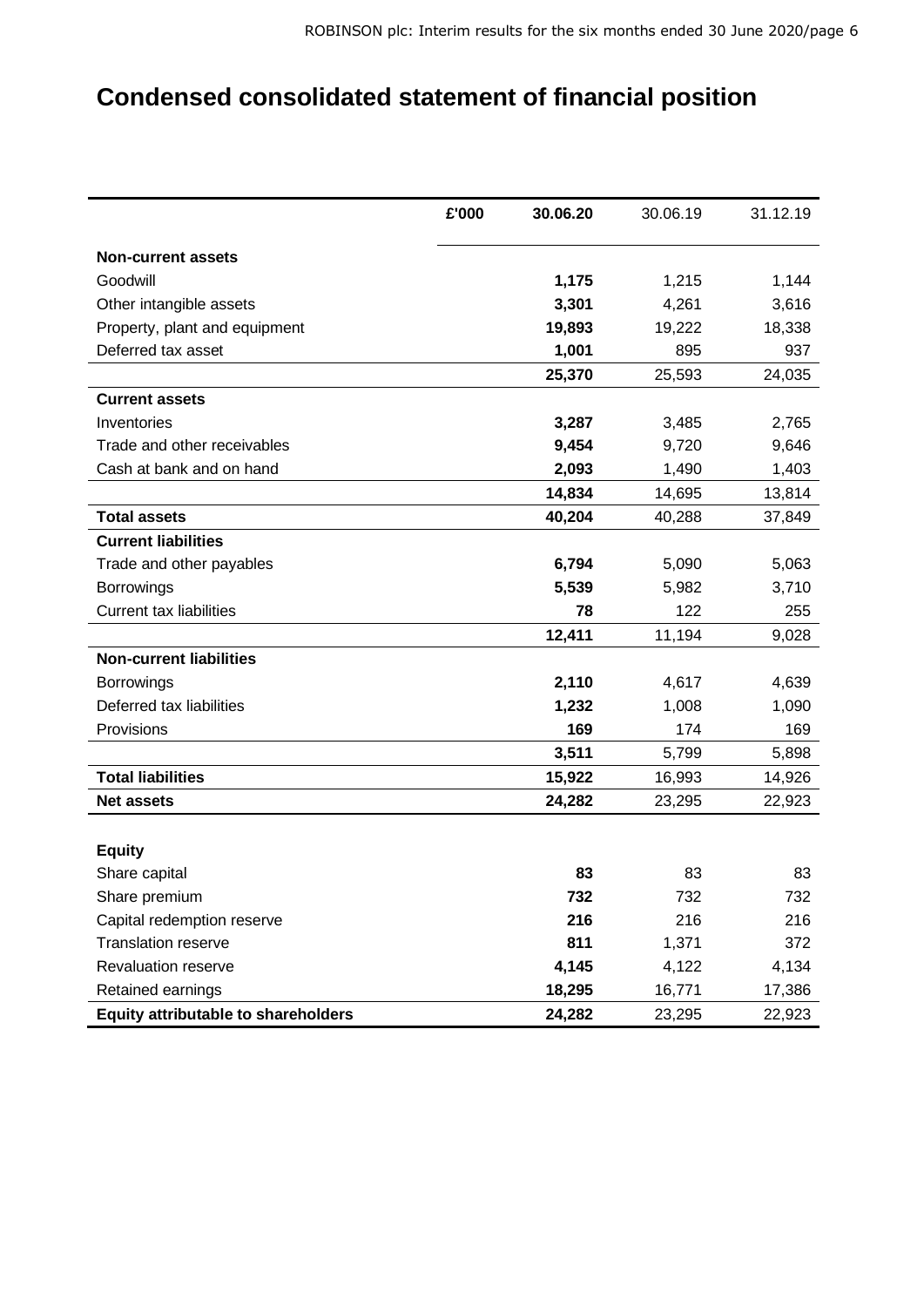## **Condensed consolidated statement of changes in equity**

| £'000                                                                  | <b>Share</b><br>capital  | <b>Share</b><br>premium | <b>Capital</b><br>redemption<br>reserve | <b>Translation</b><br>reserve | <b>Revaluation</b><br>reserve | <b>Retained</b><br>earnings | <b>Total</b> |
|------------------------------------------------------------------------|--------------------------|-------------------------|-----------------------------------------|-------------------------------|-------------------------------|-----------------------------|--------------|
| At 31 December 2018                                                    | 83                       | 732                     | 216                                     | 826                           | 4,126                         | 16,945                      | 22,928       |
| Profit for the period                                                  |                          |                         |                                         |                               |                               | 223                         | 223          |
| Other comprehensive income                                             |                          |                         |                                         | 545                           |                               | 79                          | 624          |
| Total comprehensive income for the period                              | $\blacksquare$           | $\blacksquare$          | $\blacksquare$                          | 545                           | $\overline{\phantom{a}}$      | 302                         | 847          |
| Dividends paid                                                         |                          |                         |                                         |                               |                               | (485)                       | (485)        |
| Credit in respect of share based payments                              |                          |                         |                                         |                               |                               | 5                           | 5            |
| Transactions with owners                                               |                          | $\blacksquare$          | $\blacksquare$                          | $\overline{\phantom{a}}$      | $\overline{\phantom{a}}$      | (480)                       | (480)        |
| Transfer from revaluation reserve as a result of property transactions |                          |                         |                                         |                               | (4)                           | 4                           |              |
| At 30 June 2019                                                        | 83                       | 732                     | 216                                     | 1,371                         | 4,122                         | 16,771                      | 23,295       |
| Profit for the period                                                  |                          |                         |                                         |                               |                               | 987                         | 987          |
| Other comprehensive income/(expense)                                   |                          |                         |                                         | (999)                         |                               | 38                          | (961)        |
| Total comprehensive income for the period                              | $\overline{a}$           | ÷.                      | ÷.                                      | (999)                         | $\sim$                        | 1,025                       | 26           |
| Dividends paid                                                         |                          |                         |                                         |                               |                               | (405)                       | (405)        |
| Credit in respect of share based payments                              |                          |                         |                                         |                               |                               |                             |              |
| Transactions with owners                                               | $\overline{a}$           | ÷.                      | $\sim$                                  | $\sim$                        | $\sim$                        | (398)                       | (398)        |
| Transfer from revaluation reserve as a result of property transactions |                          |                         |                                         |                               | 12                            | (12)                        |              |
| At 31 December 2019                                                    | 83                       | 732                     | 216                                     | 372                           | 4,134                         | 17,386                      | 22,923       |
| Profit for the period                                                  |                          |                         |                                         |                               |                               | 853                         | 853          |
| Other comprehensive income                                             |                          |                         |                                         | 439                           |                               | 64                          | 503          |
| Total comprehensive income for the period                              | $\sim$                   | $\sim$                  | $\sim$                                  | 439                           | $\sim$                        | 917                         | 1,356        |
| Credit in respect of share based payments                              |                          |                         |                                         |                               |                               | 5                           | 5            |
| Transactions with owners                                               | $\overline{\phantom{a}}$ | $\sim$                  | ä,                                      | $\sim$                        | $\sim$                        | 5                           | 5            |
| Transfer from revaluation reserve as a result of property transactions |                          |                         |                                         |                               | 13                            | (13)                        |              |
| Tax on revaluation                                                     |                          |                         |                                         |                               | (2)                           |                             | (2)          |
| At 30 June 2020                                                        | 83                       | 732                     | 216                                     | 811                           | 4,145                         | 18,295                      | 24,282       |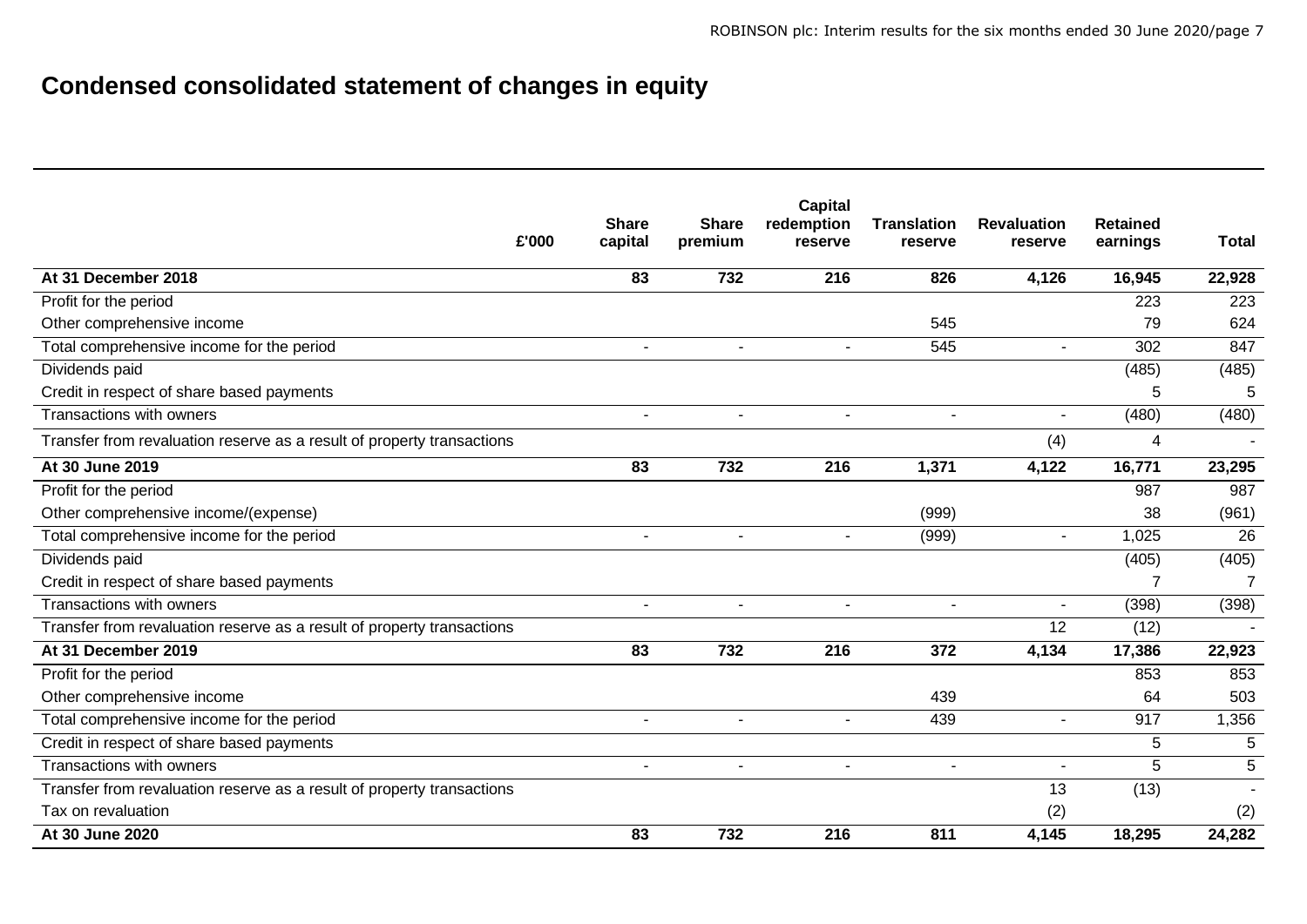### **Condensed consolidated cash flow statement**

|                                                          | £'000 | <b>Six months</b><br>to 30.06.20 | Six months<br>to 30.06.19 | Year to<br>31.12.19 |
|----------------------------------------------------------|-------|----------------------------------|---------------------------|---------------------|
|                                                          |       |                                  |                           |                     |
| <b>Cash flows from operating activities</b>              |       |                                  |                           |                     |
| Profit for the period                                    |       | 853                              | 223                       | 1,210               |
| <b>Adjustments for:</b>                                  |       |                                  |                           |                     |
| Depreciation of property, plant and equipment            |       | 988                              | 915                       | 1,959               |
| Impairment of property, plant and equipment              |       |                                  |                           | 43                  |
| Profit on disposal of other plant and equipment          |       | (5)                              | (16)                      | (31)                |
| Amortisation of intangible assets                        |       | 400                              | 375                       | 810                 |
| Decrease in provisions                                   |       |                                  |                           | (5)                 |
| Finance costs                                            |       | 63                               | 104                       | 205                 |
| <b>Taxation charged</b>                                  |       | 263                              | 86                        | 296                 |
| Other non-cash items:                                    |       |                                  |                           |                     |
| Pension current service cost and expenses                |       | 79                               | 98                        | 145                 |
| Charge for share options                                 |       | 5                                | 5                         | 12 <sup>°</sup>     |
| Operating cash flows before movements in working capital |       | 2,646                            | 1,790                     | 4,644               |
| (Increase)/decrease in inventories                       |       | (488)                            | (513)                     | 144                 |
| Decrease in trade and other receivables                  |       | 316                              | 979                       | 807                 |
| Increase in trade and other payables                     |       | 1,601                            | (819)                     | (744)               |
| Cash generated by operations                             |       | 4,075                            | 1,437                     | 4,851               |
| Corporation tax paid                                     |       | (285)                            | (95)                      | (127)               |
| Interest paid                                            |       | (63)                             | (104)                     | (205)               |
| Net cash generated by operating activities               |       | 3,727                            | 1,238                     | 4,519               |
|                                                          |       |                                  |                           |                     |
| <b>Cash flows from investing activities</b>              |       |                                  |                           |                     |
| Acquisition of plant and equipment                       |       | (2,085)                          | (1,041)                   | (1,726)             |
| Proceeds on disposal of property, plant and equipment    |       | 18                               | 21                        | 62                  |
| Net cash used in investing activities                    |       | (2,067)                          | (1,020)                   | (1,664)             |
|                                                          |       |                                  |                           |                     |
| Cash flows from financing activities                     |       |                                  |                           |                     |
| Net proceeds from sale and leaseback transactions        |       | 245                              | 1,279                     | 1,697               |
| Finance lease capital repayments                         |       | (302)                            | (256)                     | (506)               |
| Dividends paid                                           |       |                                  | (485)                     | (890)               |
| Net cash used in financing activities                    |       | (57)                             | 538                       | 301                 |
|                                                          |       |                                  |                           |                     |
| Net increase/(decrease) in cash and cash equivalents     |       | 1,603                            | 756                       | 3,156               |
| Cash and cash equivalents at 1 January                   |       | (1,678)                          | (4,820)                   | (4,820)             |
| Effect of foreign exchange rate changes                  |       | 29                               | 3                         | (14)                |
| Cash and cash equivalents at end of period               |       | (46)                             | (4,061)                   | (1,678)             |
|                                                          |       |                                  |                           |                     |
| Cash                                                     |       | 2,093                            | 1,490                     | 1,403               |
| Overdraft                                                |       | (2, 139)                         | (5, 551)                  | (3,081)             |
| Cash and cash equivalents at end of period               |       | (46)                             | (4,061)                   | (1,678)             |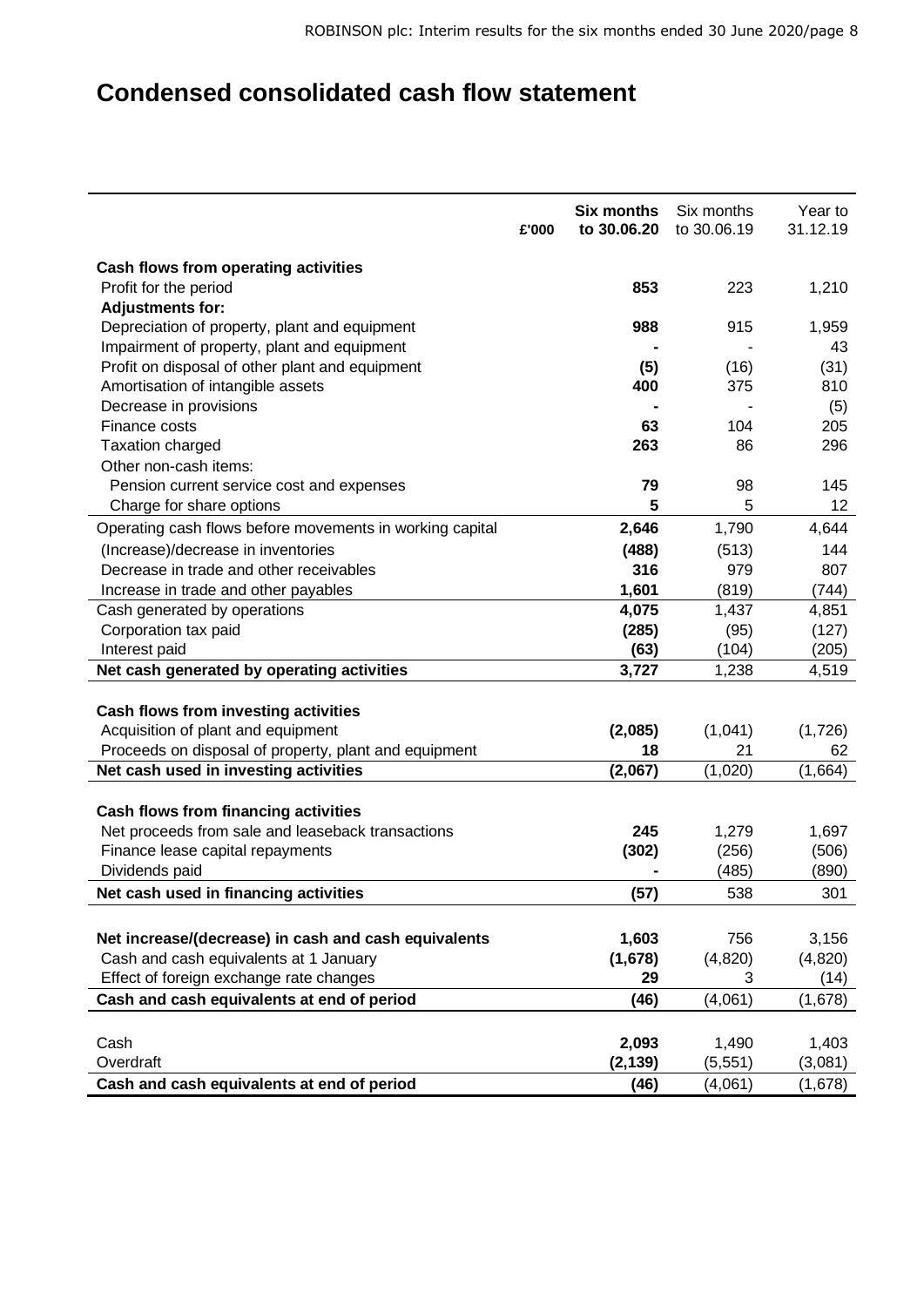### **Notes to the condensed consolidated financial statements**

### **1. Basis of preparation**

Robinson plc (the Company) is a public limited company incorporated and domiciled in the United Kingdom and its ordinary shares are admitted to trading on the AIM market of the London Stock Exchange. For the year ended 31 December 2019, the Group prepared consolidated financial statements under International Financial Reporting Standards ('IFRS') as adopted by the European Union (EU). These condensed consolidated interim financial statements (the interim financial statements) have been prepared under the historical cost convention adjusted for the revaluation of certain properties. They are based on the recognition and measurement principles of IFRS in issue as adopted by the European Union (EU) which are effective from 1 January 2020.

### **Standards effective from 1 January 2020**

None of the standards, interpretations and amendments effective for the first time from 1 January 2020 have had a material effect on the financial statements.

There are no standards that are not yet effective and that would be expected to have a material impact on the Group in the current or future reporting periods and on foreseeable future transactions.

### **Accounting policies**

The interim report is unaudited and has been prepared on the basis of IFRS accounting policies. The accounting policies adopted in the preparation of this unaudited interim financial report are consistent with the most recent annual financial statements, being those for the year ended 31 December 2019.

The financial information for the six months ended 30 June 2020 and 30 June 2019 has not been audited and does not constitute full financial statements within the meaning of Section 434 of the Companies Act 2006.

The financial information relating to the year ended 31 December 2019 does not constitute full financial statements within the meaning of Section 434 of the Companies Act 2006. This information is based on the Group's statutory accounts for that period. The statutory accounts were prepared in accordance with International Financial Reporting Standards ("IFRS") and received an unqualified audit report and did not contain statements under Section 498(2) or (3) of the Companies Act 2006. These financial statements have been filed with the Registrar of Companies, a copy is available upon request from the Company's registered office: Field House, Wheatbridge, Chesterfield, S40 2AB, UK or from its website at [www.robinsonpackaging.com.](http://www.robinsonpackaging.com/)

### **Going concern**

The Directors have performed a robust assessment, including review of the forecast for the 12 month period ending 31 December 2020 and longer term strategic forecasts and plans, including consideration of the principal risks faced by the Group and the Covid-19 related stress testing of the business, as detailed in the 2019 Annual Report (page 57). Following this review, the Directors have a reasonable expectation that the Group has adequate resources to continue in business for the foreseeable future. Thus, they continue to adopt the going concern basis of accounting in preparing the condensed consolidated financial statements.

### **2. Accounting estimates and judgements**

The preparation of half year financial statements requires management to make judgements, estimates and assumptions that affect the application of accounting policies and the reported amounts of assets and liabilities, income and expenses. Actual results may differ from these estimates.

The significant judgements made by management in applying the Group's accounting policies and the key sources of estimation uncertainty were the same as those applied to the consolidated financial statements as at and for the year ended 31 December 2019.